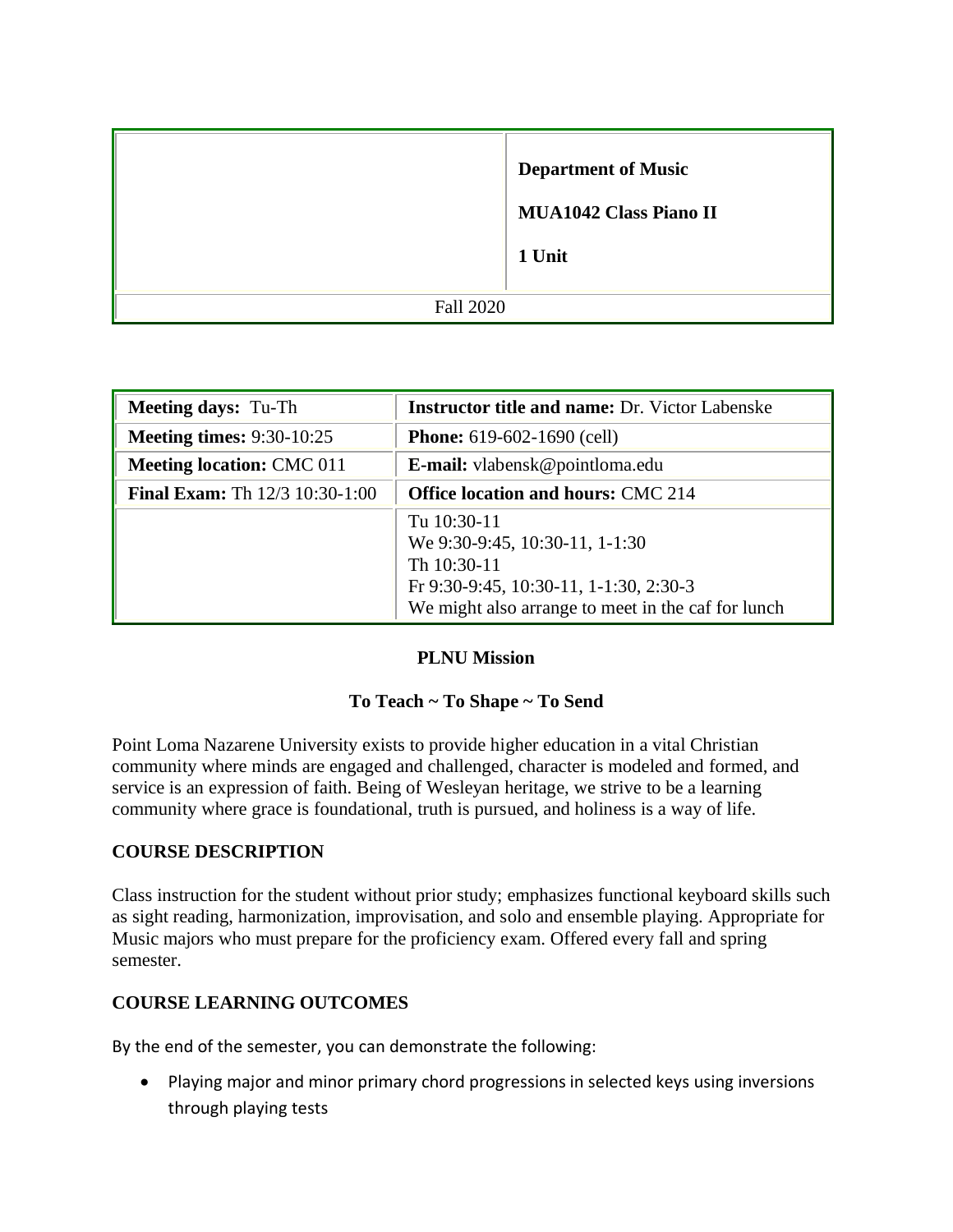- Reading simple three-part chorales through playing tests
- Playing intermediate repertoire pieces through playing tests
- Playing selected major scales hands separately, one octave through playing tests
- Reading and improvising from simple lead sheets through playing tests
- Harmonizing melodies with primary triads through playing tests
- Learning a patriotic song through passing this piano proficiency exam portion

### **REQUIRED TEXTS AND RECOMMENDED STUDY RESOURCES**

- Garcia, Susie and Chan Kiat Lim, *eNovative Piano* [\(www.enovativepiano.com\)](http://www.enovativepiano.com/)
- Canvas (your normal login)
- Laptop or tablet for use in class with online textbook

# **COURSE CREDIT HOUR INFORMATION**

In the interest of providing sufficient time to accomplish the stated Course Learning Outcomes, this class meets the PLNU credit hour policy for a 1 unit class delivered over 15 weeks. Specific details about how the class meets the credit hour requirement can be provided upon request. (Based on 37.5 hours of student engagement per credit hour.)

| <b>Distribution of Student Learning Hours</b> |                                  |  |  |
|-----------------------------------------------|----------------------------------|--|--|
| Category                                      | <b>Time Expectation in Hours</b> |  |  |
| <b>Practice Time at the Piano</b>             |                                  |  |  |

## **COURSE SCHEDULE AND ASSIGNMENTS**

### **If face to face:**

### **Group A = Face to Face TUES/ Zoom from practice room THURS**

### **Group B = Zoom from practice room TUES/ Face to Face THURS**

| WK 1            | 8/18 | eNovation 2 (Mastering the Drop-Roll Motion)        |
|-----------------|------|-----------------------------------------------------|
|                 | 8/20 |                                                     |
| Wk <sub>2</sub> | 8/25 | eNovation 3 (White Key Pentascales: Groups 1 and 2) |
|                 | 8/27 |                                                     |
| Wk <sub>3</sub> | 9/1  |                                                     |
|                 | 9/3  |                                                     |
| Wk4             | 9/8  | eNovation 4 (Triad Qualities)                       |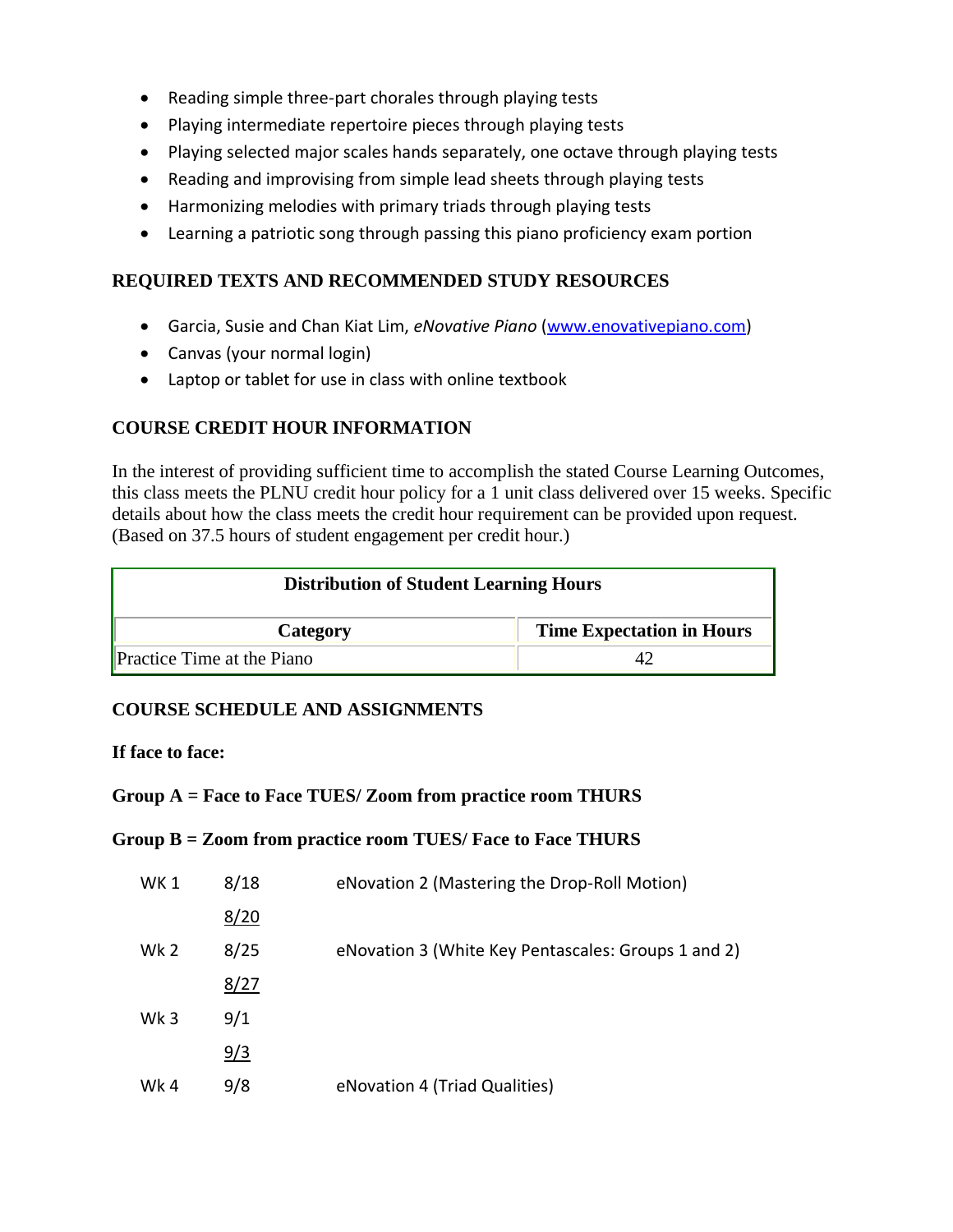|              | 9/10  |                                                     |
|--------------|-------|-----------------------------------------------------|
| Wk 5         | 9/15  |                                                     |
|              | 9/17  | EXAM I                                              |
| Wk 6         | 9/22  | eNovation 5 (Black Key Pentascales: Groups 3 and 4) |
|              | 9/24  |                                                     |
| Wk7          | 9/29  |                                                     |
|              | 10/1  |                                                     |
| Wk8          | 10/6  | eNovation 6 (Coordination - Three Basic Motions)    |
|              | 10/8  |                                                     |
| Wk9          | 10/13 |                                                     |
|              | 10/15 | <b>EXAM II</b>                                      |
| <b>Wk 10</b> | 10/20 | eNovation 7 (Extending to the $6th$ )               |
|              | 10/22 |                                                     |
| Wk 11        | 10/27 | eNovation 7 & 8                                     |
|              | 10/29 |                                                     |
| <b>Wk 12</b> | 11/3  | eNovation 8 (Chord Shapes, Shifts and Progressions) |
|              | 11/5  |                                                     |
| <b>Wk 13</b> | 11/10 |                                                     |
|              | 11/12 |                                                     |
| <b>Wk 14</b> | 11/17 | eNovation 9 (Extending to the 7 <sup>th</sup> )     |
|              | 11/19 |                                                     |
| <b>Wk 15</b> | 11/24 | <b>Final Review</b>                                 |
|              | 11/26 | <b>Thanksgiving Break</b>                           |
|              | 12/3  | FINAL EXAM 10:30am-1:00pm                           |
|              |       |                                                     |

## **ASSESSMENT AND GRADING**

Assignment distribution by percentage:

- $\bullet$  20% = Quizzes
- 20% = Examination I
- 20% = Examination II
- 20% = Examination III (Final examination)
- $\bullet$  20% = Class preparation (including practicing and attendance)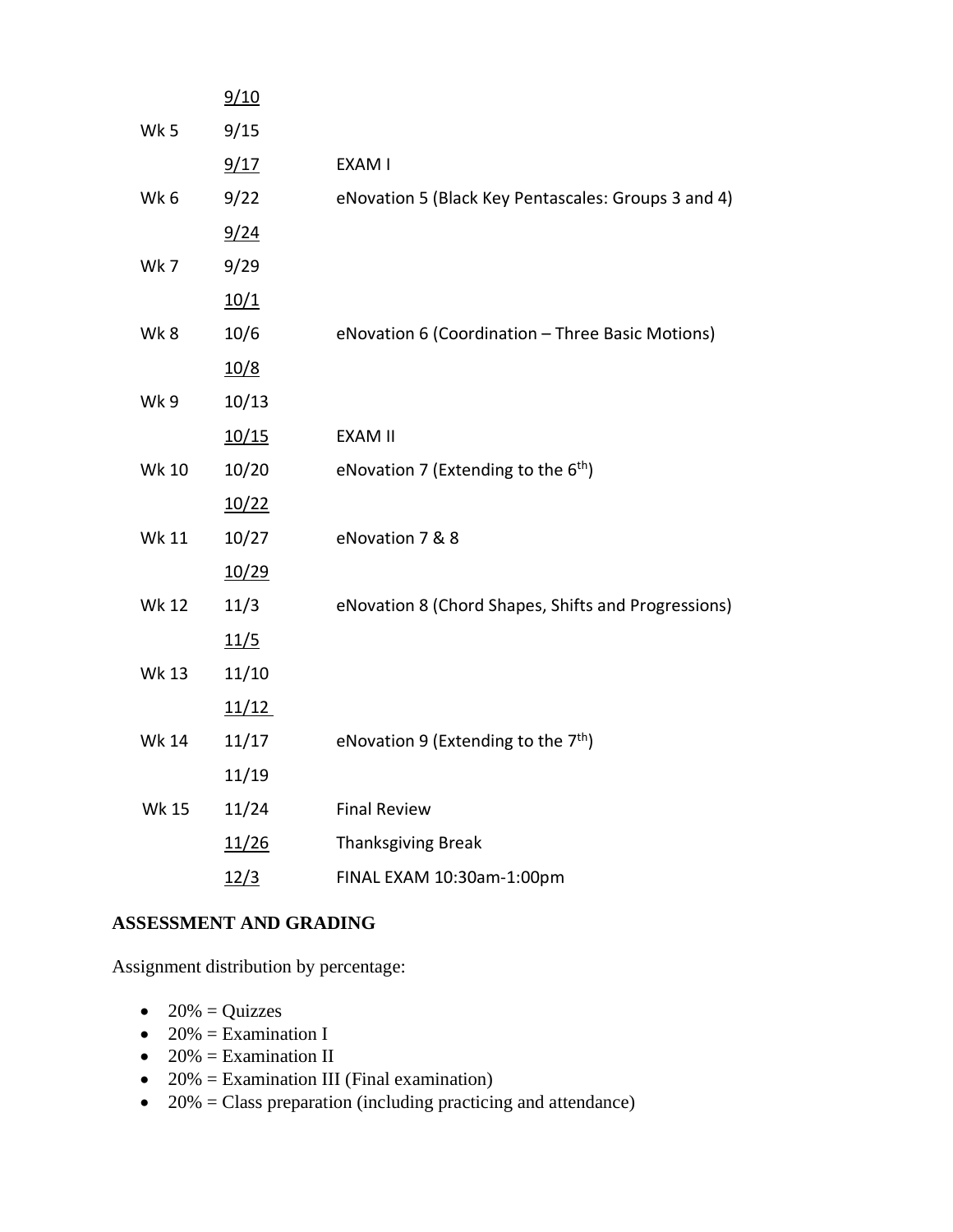Student grades usually will be posted in the Canvas grade book by the next class period. It is important to read the comments posted in the grade book as these comments are intended to help students improve their work. Final grades will be posted within one week of the end of the class. Grades will be based on the following:

| <b>Standard Grade Scale Based on Percentages</b> |               |               |               |                |  |  |
|--------------------------------------------------|---------------|---------------|---------------|----------------|--|--|
|                                                  | В             | C             |               |                |  |  |
| A 93-100                                         | $B+87-89$     | $C+77-79$     | $D+67-69$     | F Less than 59 |  |  |
| $A - 90 - 92$                                    | 83-86<br>B.   | $C$ 73-76     | $D$ 63-66     |                |  |  |
|                                                  | $B - 80 - 82$ | $C - 70 - 72$ | $D - 60 - 62$ |                |  |  |

**Class Preparation:** You are expected to practice for a minimum of 30 minutes per day (3 hours per week) . I'll collect practice records each week to help you keep accountable. Your recorded practice time recorded should include time spent playing the piano (for class assignments). It shouldn't include class time or time spent at the piano not directly related to this course. It is likely that some of you will require more practice than others in order to be adequately prepared for each class. Cramming for piano is impossible since it requires constant skill development. It is your daily commitment to achieving this goal which will result in success.

**Final Examination Policy:** Successful completion of this class requires taking the final examination on its scheduled day. The final examination schedule is posted on the [Class](http://www.pointloma.edu/experience/academics/class-schedules)  [Schedules](http://www.pointloma.edu/experience/academics/class-schedules) site. No requests for early examinations or alternative days will be approved.

# **STATE AUTHORIZATION**

State authorization is a formal determination by a state that Point Loma Nazarene University is approved to conduct activities regulated by that state. In certain states outside California, Point Loma Nazarene University is not authorized to enroll online (distance education) students. If a student moves to another state after admission to the program and/or enrollment in an online course, continuation within the program and/or course will depend on whether Point Loma Nazarene University is authorized to offer distance education courses in that state. It is the student's responsibility to notify the institution of any change in his or her physical location. Refer to the map on [State Authorization](https://www.pointloma.edu/offices/office-institutional-effectiveness-research/disclosures) to view which states allow online (distance education) outside of California.

# **INCOMPLETES AND LATE ASSIGNMENTS**

All assignments are to be submitted/turned in by the beginning of the class session when they are due—including assignments posted in Canvas. Incompletes will only be assigned in extremely unusual circumstances. Quizzes will not be made up. Late work, should it be accepted, will lose 10% per calendar day.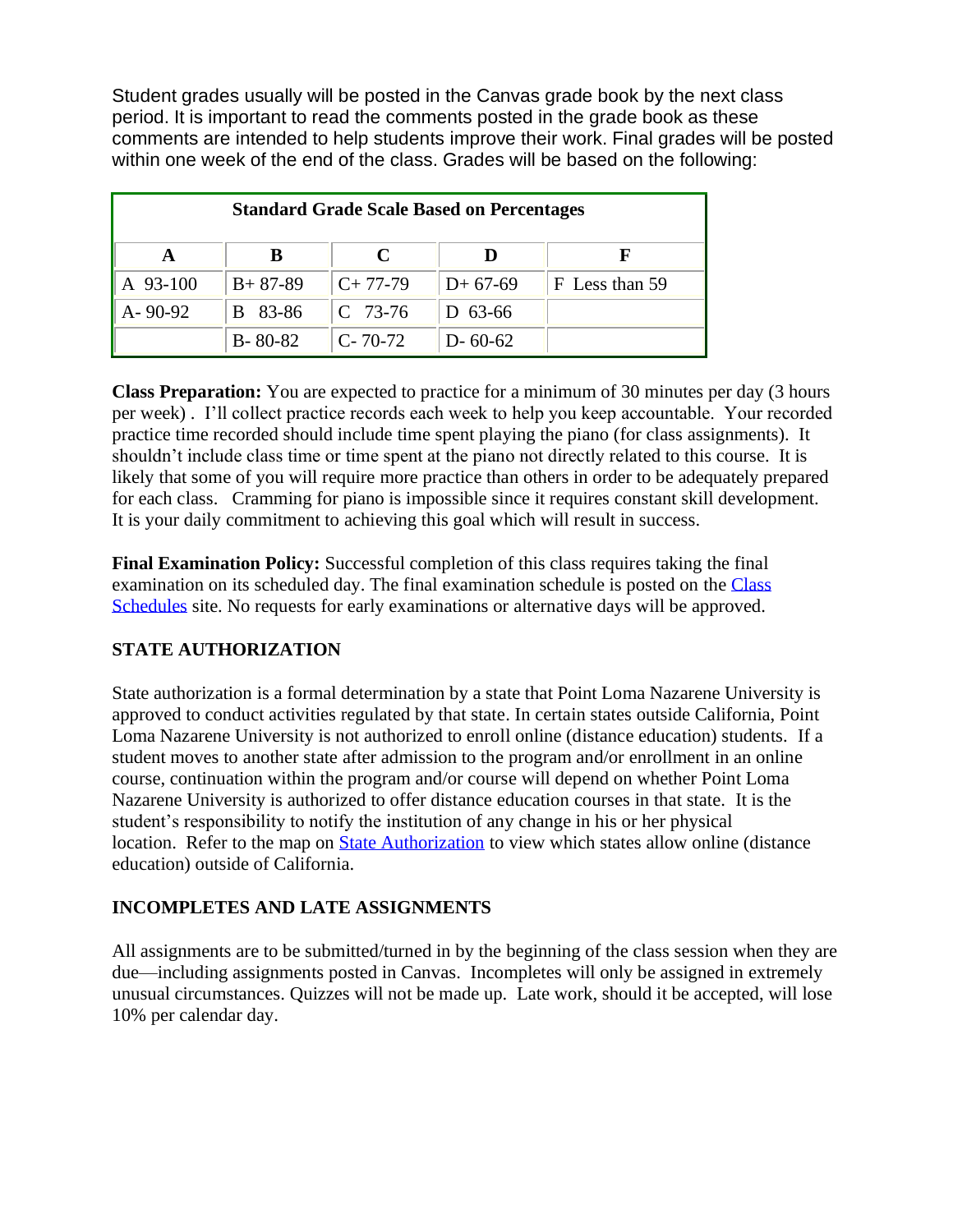# **PLNU COPYRIGHT POLICY**

Point Loma Nazarene University, as a non-profit educational institution, is entitled by law to use materials protected by the US Copyright Act for classroom education. Any use of those materials outside the class may violate the law.

# **PLNU ACADEMIC HONESTY POLICY**

Students should demonstrate academic honesty by doing original work and by giving appropriate credit to the ideas of others. Academic dishonesty is the act of presenting information, ideas, and/or concepts as one's own when in reality they are the results of another person's creativity and effort. A faculty member who believes a situation involving academic dishonesty has been detected may assign a failing grade for that assignment or examination, or, depending on the seriousness of the offense, for the course. Faculty should follow and students may appeal using the procedure in the university Catalog. See [Academic Policies](http://catalog.pointloma.edu/content.php?catoid=18&navoid=1278) for definitions of kinds of academic dishonesty and for further policy information.

# **PLNU ACADEMIC ACCOMMODATIONS POLICY**

While all students are expected to meet the minimum standards for completion of this course as established by the instructor, students with disabilities may require academic adjustments, modifications or auxiliary aids/services. At Point Loma Nazarene University (PLNU), these students are requested to register with the Disability Resource Center (DRC), located in the Bond Academic Center. [\(DRC@pointloma.edu](mailto:DRC@pointloma.edu) or 619-849-2486). The DRC's policies and procedures for assisting such students in the development of an appropriate academic adjustment plan (AP) allows PLNU to comply with Section 504 of the Rehabilitation Act and the Americans with Disabilities Act. Section 504 (a) prohibits discrimination against students with special needs and guarantees all qualified students equal access to and benefits of PLNU programs and activities. After the student files the required documentation, the DRC, in conjunction with the student, will develop an AP to meet that student's specific learning needs. The DRC will thereafter email the student's AP to all faculty who teach courses in which the student is enrolled each semester. The AP must be implemented in all such courses.

If students do not wish to avail themselves of some or all of the elements of their AP in a particular course, it is the responsibility of those students to notify their professor in that course. PLNU highly recommends that DRC students speak with their professors during the first two weeks of each semester about the applicability of their AP in that particular course and/or if they do not desire to take advantage of some or all of the elements of their AP in that course.

## **FERPA POLICY**

In compliance with federal law, neither PLNU student ID nor social security number should be used in publically posted grades or returned sets of assignments without student written permission. This class will meet the federal requirements by (each faculty member choose one strategy to use: distributing all grades and papers individually; requesting and filing written student permission; or assigning each student a unique class ID number not identifiable on the alphabetic roster.). Also in compliance with FERPA, you will be the only person given information about your progress in this class unless you have designated others to receive it in